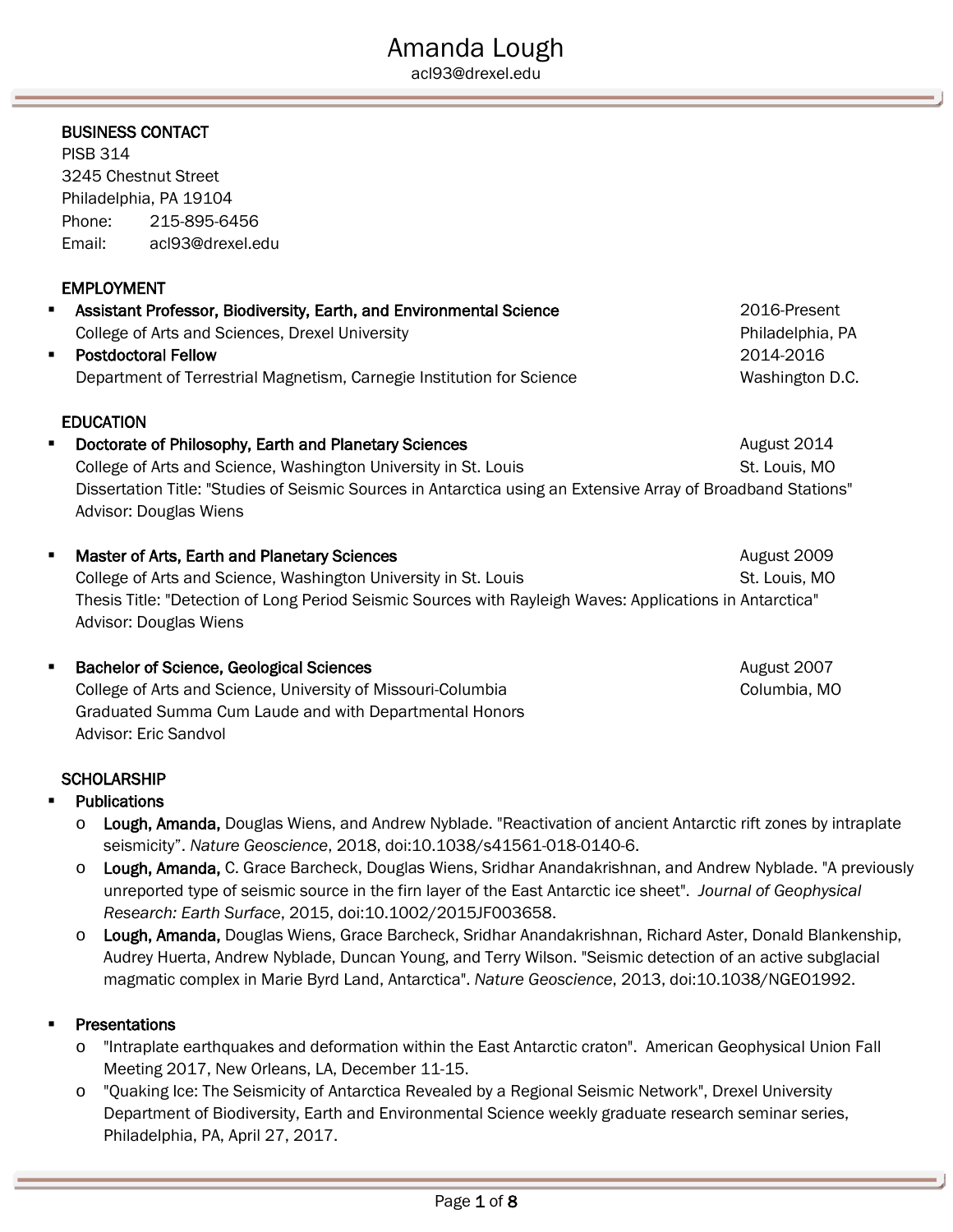- o "Quaking Ice: The Seismicity of Antarctica Revealed by a Regional Seismic Network", Temple University Earth and Environmental Science Department weekly seminar series, Philadelphia, PA, February 3, 2017.
- o "Deep Long Period Earthquakes: Peaking at the Roots of Volcanic Systems", Drexel University Department of Biodiversity, Earth, and Environmental Science, March 3, 2016.
- o "Deep Long Period Earthquakes: Peaking at the Roots of Volcanic Systems", Texas Tech University Department of Geosciences, February 4, 2016.
- o "Studies of Seismic Sources in Antarctica" invited talk at AVO (Alaska Volcano Observatory), Anchorage, AK, March 24, 2015.
- o "Studies of Seismic Sources in Antarctica" DTM weekly seminar series, February 5, 2015.
- o "Antarctic seismic sources recorded by recent large-scale seismograph deployments" at SCAR (Scientific Committee on Antarctic Research) Open Science Conference, Auckland, New Zealand, August 25-28, 2014.
- o "Report on the Seismicity of Antarctica" at the ANET/POLENET 2013 Workshop at Ohio State University, Columbia, OH, November 4-6, 2013.

# Poster Abstracts (First Author)

- "East Antarctic intraplate earthquakes recorded by the AGAP/GAMSEIS temporary seismic array deliniate possible ancient rift". American Geophysical Union Fall Meeting 2016, San Francisco, CA, December 12-16, 2016.
- o "Intraplate earthquakes in East Antarctica outline potential 'rifts' adjacent to the Gamburtsev Subglacial Mountains", SCAR XXXIV Open Science Conference, Kuala Lumpur, Malaysia, August 22-26, 2016.
- o "Locations and focal mechanisms of deep long period events beneath Aleutian Arc volcanoes using back projection methods", America Geophysical Union Fall Meeting 2015, San Francisco, CA, December 14-18, 2015.
- o "Waveform studies of strong cryoseismic sources near the top of the Antarctic ice sheet", American Geophysical Union Fall Meeting 2013, San Francisco, CA, December 9-13, 2013.
- o "Subglacial volcanic seismicity in Marie Byrd Land detected by the POLENET/ANET seismic deployment", American Geophysical Union Fall Meeting 2012, San Francisco, CA, December 3-7, 2012.
- o "Detection of tectonic, volcanic, and cryospheric seismic sources in Antarctica using POLENET seismic array and GSN seismic stations", Scientific Committee on Antarctic Research Open Science Conference 2012, Portland, OR, July 16-19, 2012.
- o "Detection of tectonic, volcanic, and cryospheric seismic sources in Antarctica using POLENET seismic array and GSN seismic stations", Seismological Society of America Annual Meeting 2012, San Diego, CA, April 17-19, 2012.
- o "Detection of seismic sources associated with ice movement in Antarctica using POLENET seismic array, AGAP seismic array, and GSN seismic stations", American Geophysical Union Fall Meeting 2011, San Francisco, CA, December 5-9, 2011.
- o "Detection of seismic sources associated with ice movement in Antarctica using the AGAP and POLENET seismic deployments", International Symposium on Antarctic Earth Science 2011, Edinburgh, Scotland, July 10-16, 2011.
- o "Detection of seismic sources associated with ice movement in Antarctica using the AGAP and POLENET seismic deployments", American Geophysical Union Fall Meeting 2010, San Francisco, CA, December 13-17, 2010
- o "Detection of long period sources associated with ice movement in Antarctica using the AGAP and POLENET seismic stations", International Polar Year Open Science Conference, Oslo, Norway, June 8-12, 2010.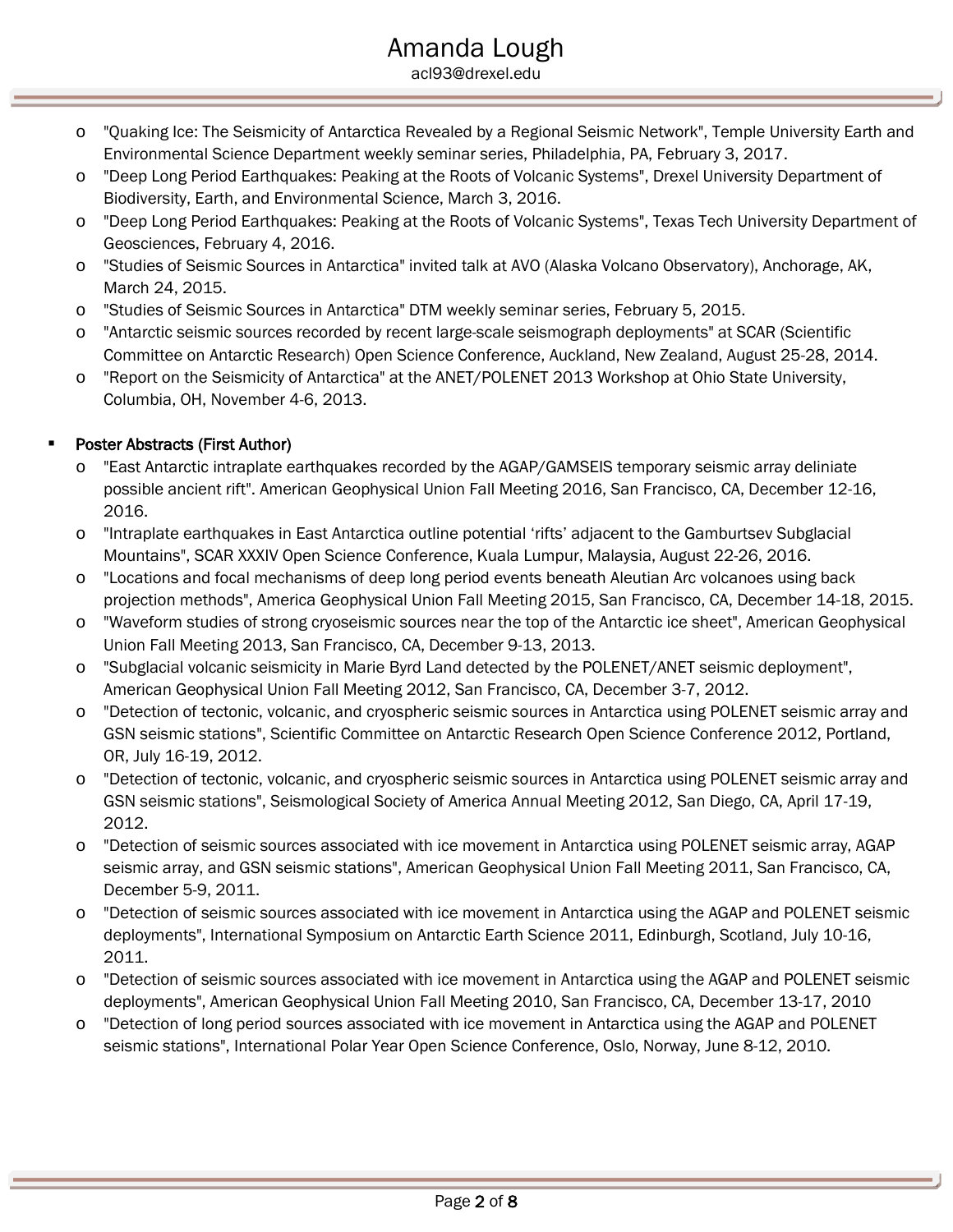# Amanda Lough

acl93@drexel.edu

## Poster Abstracts (Student Authors)

- o \*McMahon, N. D., Aster, R.C., \*Myers, E.K., and Lough, A.C. "Using subspace detection to study deep long-period seismicity beneath the Executive Committee Range, Marie Byrd Land, Antarctica." AGU Fall Meeting Abstracts. 2016.
- o \*Rasmussen, D.J., T.A. Plank, D.C. Roman, A.C. Lough, P.L. Stelling, R.J. Bodar, and E.H. Hauri. "Run-Up to the 1999 Sub-Plinin Eruption of Shishaldin Volcano Unvieled Using Petrologic and Seismic Approches." AGU Fall Meeting Abstracts. 2016
- o Aster, R.C., \*McMahon, N.D., \*Myers, E.K., and Lough, A.C. "Deep Long-period Seismicity Beneath the Executive Committee Range, Marie Byrd Land, Antarctica, Studied Using Subspace Detection". In AGU Fall Meeting Abstracts, 2015.
- o \*Lloyd, A.J., Wiens, D., Lough, A.C., Anandakrishnan, S., Nyblade, A., Aster, R.C., Huerta, A.U., and Winberry, J.P. "Prolific Sources of Icequakes: the Mulock and Skelton glaciers of Antarctica." AGU Fall Meeting, 2015.
- o Myers, E.K., Aster, R.C., Benz, H., McMahon, N.D., McNamara, D.E., Lough, A.C., Wiens, D.A. and Wilson, T.J., "Applications of Subspace Seismicity Detection in Antarctica." In *AGU Fall Meeting Abstracts*. 2014. \* Indicates Student Author

# RESEARCH EXPERIENCE

# Postdoctoral Fellow 2014-2016

Department of Terrestrial Magnetism, Carnegie Institution of Washington Washington D.C.

- o Utilized AVO catalogs to characterize deep seismicity in the Aleutian Arc
- o Adapted Matlab codes to locate DLP (deep long period) sources with back projection
- o Continued dissertation work on new 'cryo-seismic' sources in Antarctica
- o Continued dissertation work on intraplate seismicity in East Antarctica

# Graduate Research Assistant 2007-2014

Department of Earth and Planetary Sciences, Washington University in St. Louis St. Louis, MO

- o Developed codes to detect and locate long period events
- o Created Antelope™ databases combing temporary array data and GSN permanent station data from IRIS DMC
- o Maintained and updated Antelope™ databases
- o Ran detection/location and relocation processes on Antelope™ databases
- o Performed relative relocation on localized event clusters
- o Generated dispersion curves by running multiple-filter analysis
- o Generated synthetic seismograms using reflectivity methods
- o Trained younger students in Antelope™, SAC, GMT, basic Linux/Unix commands and scripting languages

## Research Assistant, Seismology Lab May 2005-June 2007

Department of Geology, University of Missouri-Columbia Columbia, MO

- o Created GPS point coverage maps for ARC-GIS and input metadata information
- o Requested ASTER imagery and created DEM models from stereo-images
- o Scanned and geo-referenced collection of maps
- o Requested and processed GSN permanent station data from IRIS DMC
- o Updated firmware on university owned Nanometrics Taurus data acquisition systems
- o Prepared instruments (Nanometrics Trillium-120 and Taurus) and equipment for shipping to field deployment
- o Processed data from temporary seismic array
- o Measured shear-wave splitting for SKS, SKKS, and local S phases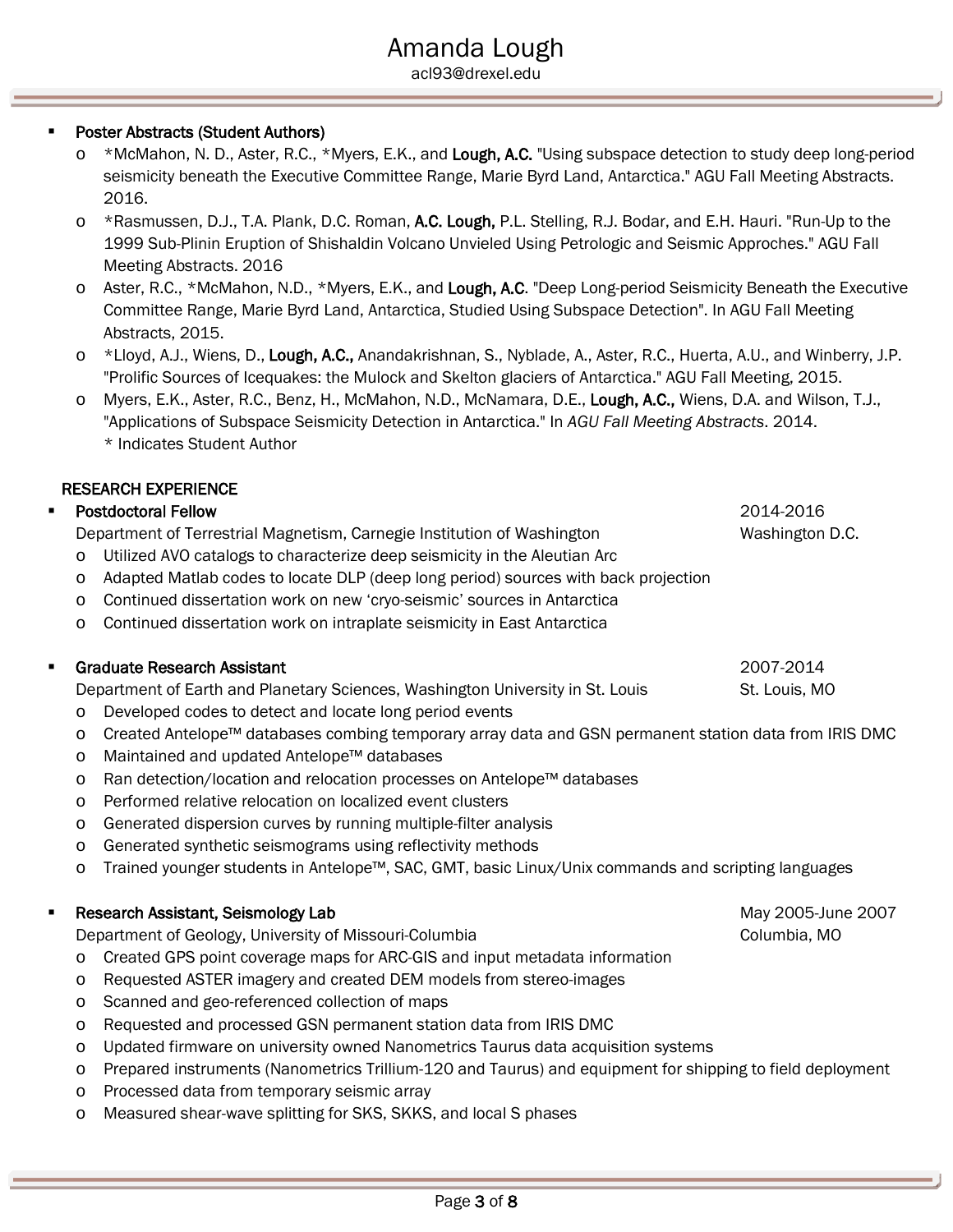# AWARDS & FUNDING

| NSF proposal revised and resubmitted:<br>٠                                                                 | 2017                  |
|------------------------------------------------------------------------------------------------------------|-----------------------|
| Geophysical study of subglacial volcanism in Marie Byrd Land                                               |                       |
| Asked to co-convene session on Antarctic Volcanism at SCAR Open Science Conference<br>п                    | 2016                  |
| NSF proposal revised and resubmitted:<br>٠                                                                 | 2015                  |
| Geophysical study of subglacial volcanism in Marie Byrd Land                                               |                       |
| NSF proposal submitted: Geophysical study of subglacial volcanism in Marie Byrd Land<br>٠                  | 2014                  |
| NSF travel award to SCAR Open Science Conference, Auckland, New Zealand<br>٠                               | August 2014           |
| NSF travel award to SCAR Open Science Conference, Portland<br>٠                                            | <b>July 2012</b>      |
| Outstanding Student Presentation, Seismological Society of America Annual Meeting<br>٠                     | April 2012            |
| NSF travel award to SCAR International Earth Science Symposium, Edinburgh<br>٠                             | <b>July 2011</b>      |
| APECS Travel Award to International Polar Year OSC, Oslo, Norway<br>$\blacksquare$                         | June 2010             |
| Toleman Fellowship, Washington University in St. Louis<br>٠                                                | August 2007-May 2009  |
| Clayton & Louise Johnson Field Course Scholar, University of Missouri-Columbia<br>٠                        | June 2007-July 2007   |
| Top Undergraduate to Attend Field Camp, University of Missouri-Columbia<br>٠                               | May 2007              |
| Phi Beta Kappa, invitation to join as Junior (only top 10 in College of Arts and Science)<br>٠             | April 2006            |
| University of Missouri-Columbia                                                                            |                       |
| Geology Development Board Outstanding Undergraduate Student Award (inaugural)<br>٠                         | August 2005-May 2006  |
| University of Missouri-Columbia                                                                            |                       |
| Edmond & Mary Raymond Scholarship, University of Missouri-Columbia<br>٠                                    | August 2006-May 2007  |
| College Research Mentor Program, University of Missouri-Columbia<br>٠                                      | June 2006-August 2006 |
| G.E. Huggins Undergraduate Scholarship, University of Missouri-Columbia<br>٠                               | August 2005-May 2006  |
| Pearl Sando Scholarship in Geology, University of Missouri-Columbia<br>٠                                   | August 2005-May 2006  |
| George Mahan Prize, University of Missouri-Columbia<br>٠                                                   | December 2003         |
| Emma Jean Ballew Agriculture Scholarship, University of Missouri-Columbia<br>п                             | August 2003-May 2005  |
| Curators Scholar Award, University of Missouri-Columbia<br>$\blacksquare$                                  | August 2003-May 2007  |
| Bright Flight Scholarship, University of Missouri-Columbia<br>п                                            | August 2003-May 2007  |
| PROFESSIONAL MEMBERSHIPS                                                                                   |                       |
| Seismological Society of America (SSA)                                                                     | <b>Joined 2011</b>    |
| Association of Women Geoscientists (AWG)<br>٠                                                              | <b>Joined 2011</b>    |
| American Geophysical Union (AGU)<br>٠                                                                      | Joined 2008           |
| Geological Society of America (GSA)<br>$\blacksquare$                                                      | Joined 2007           |
| <b>HONOR SOCIETIES</b>                                                                                     |                       |
| Phi Beta Kappa<br>п                                                                                        | April 2006            |
| Invited to join as a Junior, only top 10 Juniors in the College of Arts and Science are invited each year. |                       |
| <b>TEACHING EXPERIENCE</b>                                                                                 |                       |

- **Professor, Undergraduate Course-Geophysics GEO411** Spring Term 2017-2018 Department of Biodiversity, Earth, and Environmental Science, Drexel University Philadelphia, PA
	- Professor, Undergraduate Course-Structural Geology GEO325 Winter Term 2017-2018 Department of Biodiversity, Earth, and Environmental Science, Drexel University Philadelphia, PA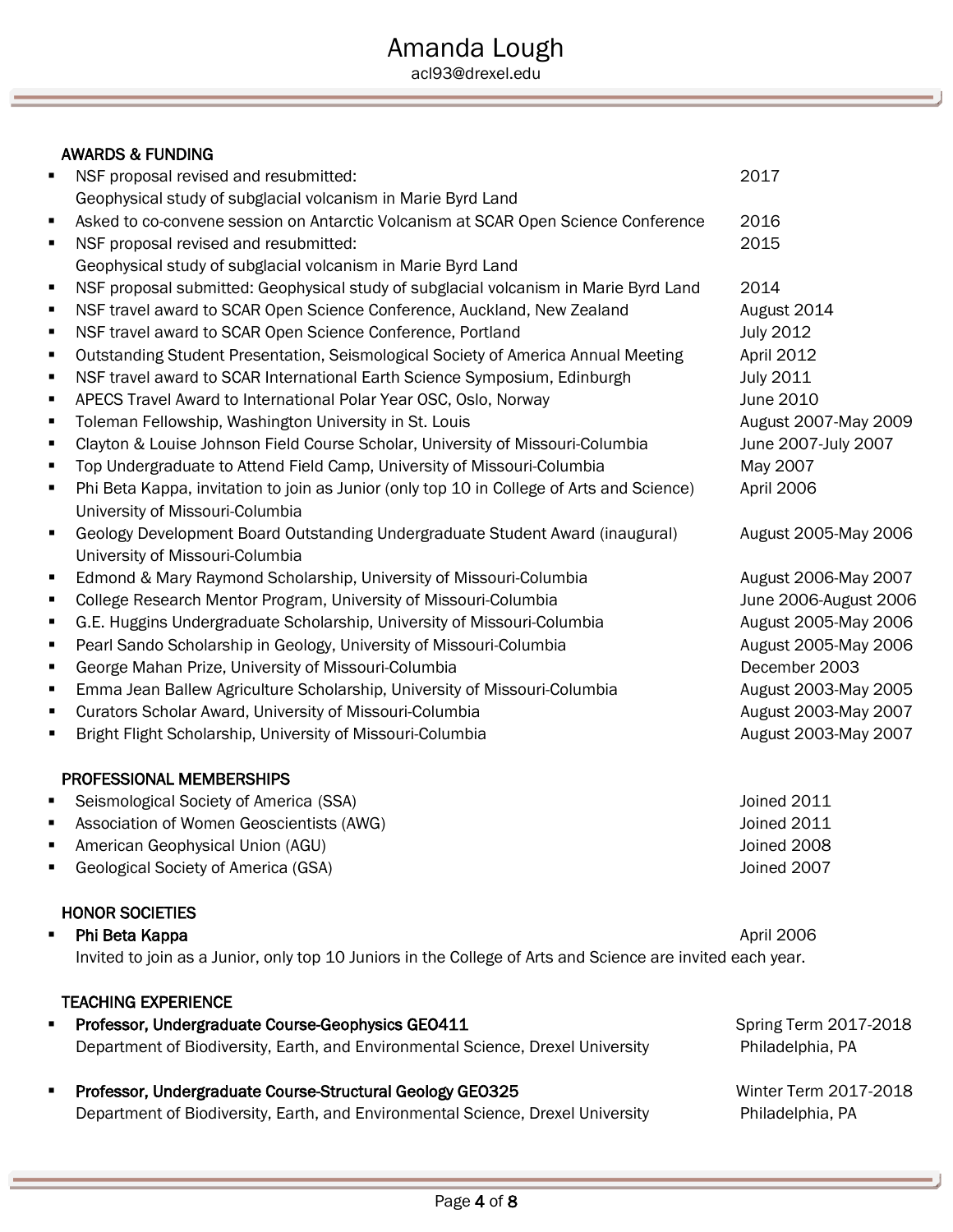# Amanda Lough

acl93@drexel.edu

- Professor, Undergraduate Course-Geophysics GEO411 Winter Term 2016-2017 Department of Biodiversity, Earth, and Environmental Science, Drexel University Philadelphia, PA
- Teaching Assistant, Undergraduate Course-Energy and the Environment January 2011-May 2011 Department of Earth and Planetary Sciences, Washington University in St. Louis St. Louis, MO
- **Teaching Assistant, Undergraduate Course-Earth and the Environment** January 2010-May 2010 Department of Earth and Planetary Sciences, Washington University in St. Louis January 2009-May 2009
- Teaching Assistant, Undergraduate Course-Principles of Geology Franchised Manuary 2007-May 2007 Department of Geology, University of Missouri-Columbia Columbia, MO

# FIELD EXPERIENCE

- Bioko Island, Equatorial Guinea, Africa Fall 2017-Present
	- o Designed seismic survey to study volcanic island in Cameroon Volcanic Line
	- o First field season (Fall 2017) installed 4 stations
	- o Second field season (Fall 2018) will service stations and install 4-6 new stations

# Aleutian Islands, Alaska August 2015, 2016

- o Member of interdisciplinary team to deploy 12 seismometers and collect samples on Aleutian volcanoes
- o Helped run huddle tests on seismic and infrasound equipment
- o Prepared seismic equipment for transport and organized for deployment
- o Leader of two-man team to install seismic and seismic/infrasound stations
- o Acted as assistant for colleagues collecting petrological and gas/water samples
- o Anticipated to return in August 2016 to remove seismic equipment and potentially help collect additional samples
- o Data collected during this project will be used to determine the seismicity of Mt. Cleveland (limited AVO instrumentation), especially the presence/absence of DLP (deep long period) events

## Antarctica (South Pole and Antarctic Plateau) 2008-2011

- o Member of team assigned to AGAP December 2008-January 2009
- o Member of team assigned to AGAP December 2009-January 2010
- o Member of team assigned to South Pole December 2010-January 2011
- o Prepared equipment for shipment from McMurdo station to field camp or South Pole
- o Prepared special cold weather instrument boxes for deployment
- o Performed huddle tests on cold-weather instruments prior to deployment
- o Tested lead-acid and lithium battery packs before deployment
- o Tested and prepared equipment for services runs
- o Flew with team to deploy, service, and remove instruments across Antarctic Plateau
- o Prepared instruments for shipment to new field sites
- o Prepared and packed used lithium battery packs for shipment to disposal
- o Prepared and packed used equipment for return shipment and disposal
- o Helped organize data into Antelope™ database
- o Reviewed incoming data for quality check
- 

**Isparta, Turkey August 2007, 2006 August 2007, 2006**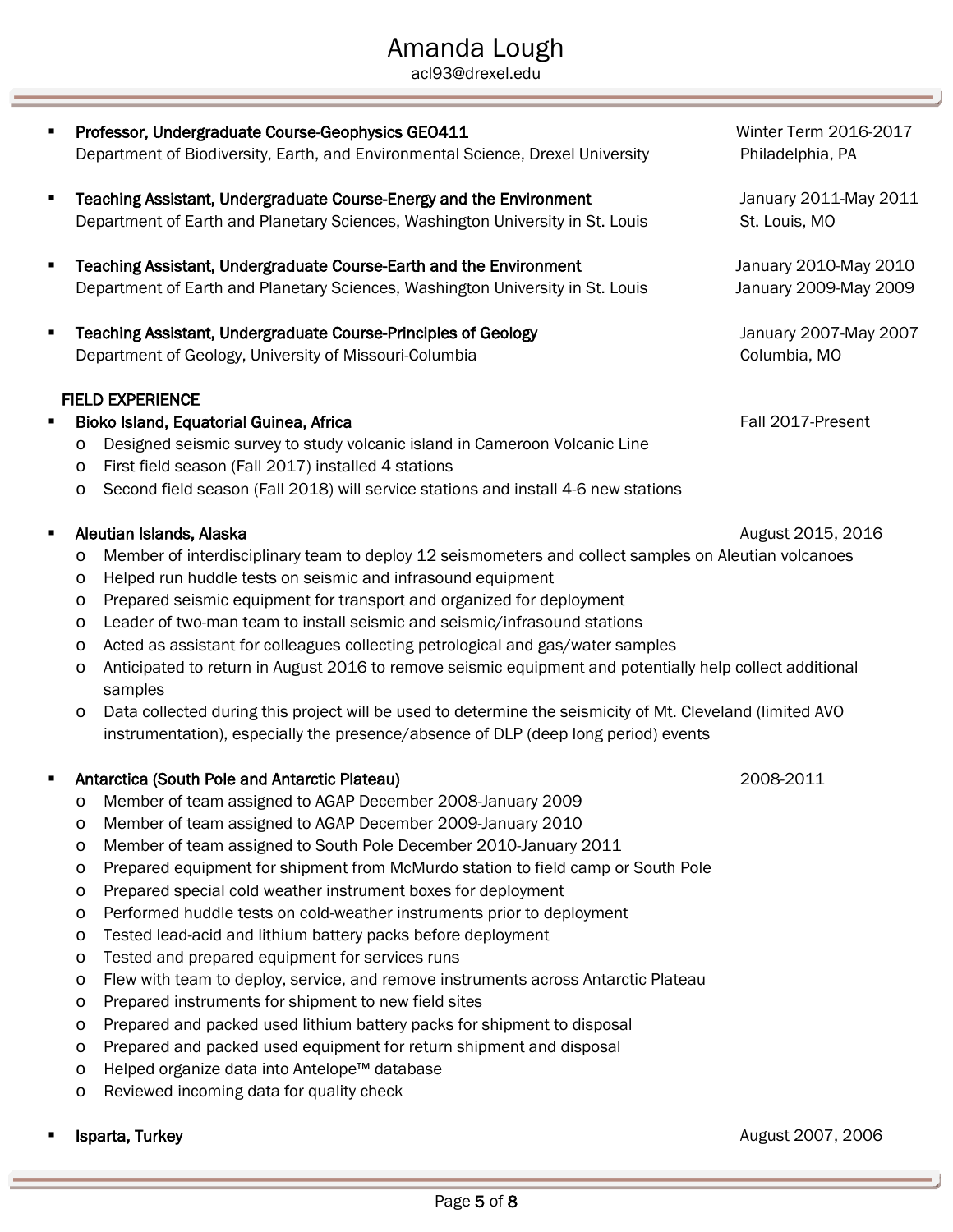- o Trained local collaborators in use of Nanometrics Taurus and Trillium-120 equipment
- o Performed huddle tests on Nanometrics instruments and 4 PASSCAL instruments
- o Member of one of two install teams in 2006
- o Scouted locations and helped prepare vault pads
- o Responsible for setting up Taurus system and ensuring functioning properly during install
- o Participated in several service runs in 2006 to check newly installed stations
- o Member of single removal team in 2007
- o Removed equipment, cleaned, and prepared for return shipping to PASSCAL (2007)
- o Responsible for reimbursing local collaborators for expenses incurred over the experiment

## TECHNICAL SKILLS AND EXPERTISE

#### Equipment

- o Testing both temperate (normal) and cold-weather seismometers (Trillium Compact, 120, 240 and Guralp 3T) and data acquisition systems (Taurus, Ref-tec, Quantera Q-330)
- o Installing, servicing, and removing both temperate and cold-weather stations
- o Experience with variety of equipment combinations (Ref-tec/Trillium Compact, Taurus/Trillium-120, Reftec/Guralp-3T, Q-330/Trillium-T240, and Q-330/Guralp-3T cold-weather)
- o Setting up data acquisition parameters on several data acquisition systems (Taurus, Ref-tec, Q-330)
- o Updating firmware on Taurus systems

#### Computer Skills

- o Experienced on both Linux and Unix systems
- o Various scripting languages (C-shell, bash shells, TC-shells, and perl scripts)
- o Seismic Analysis Code (SAC)
- o GSAC (St. Louis University equivalent to SAC)
- o Antelope™ (generating, maintaining, and manipulating databases, viewing data, locating earthquakes, magnitude calculation, extracting data)
- o Writing and editing programs in Fortran
- o Various PASSCAL programs (PQL, rdseed, TauP)
- o Generic Mapping Tools (GMT)
- o ARC-GIS
- o Adobe Illustrator and Photoshop
- o Matlab
- o Microsoft Office and Open Office/Libre office suite

#### UNIVERSITY SERVICE (Drexel University, Philadelphia, PA)

| Member Residential Life Student Conduct Board<br>$\blacksquare$            | 2017-present |
|----------------------------------------------------------------------------|--------------|
| DEPARTMENTAL SERVICE (Drexel University, Philadelphia, PA)                 |              |
| Faculty advisor for BGSA<br>$\mathbf{m}$ , $\mathbf{m}$                    | 2017-present |
| (Biology/BEES Graduate Student Association)                                |              |
| Geoscience Curriculum Committee<br>$\blacksquare$                          | 2016-present |
| DEPARTMENTAL SERVICE (Washington University, St. Louis, MO)                |              |
| Served as departmental Peer Mentors President<br>$\mathbf{E} = \mathbf{E}$ | 2011-2012    |

(program connecting younger graduate students with older student mentors)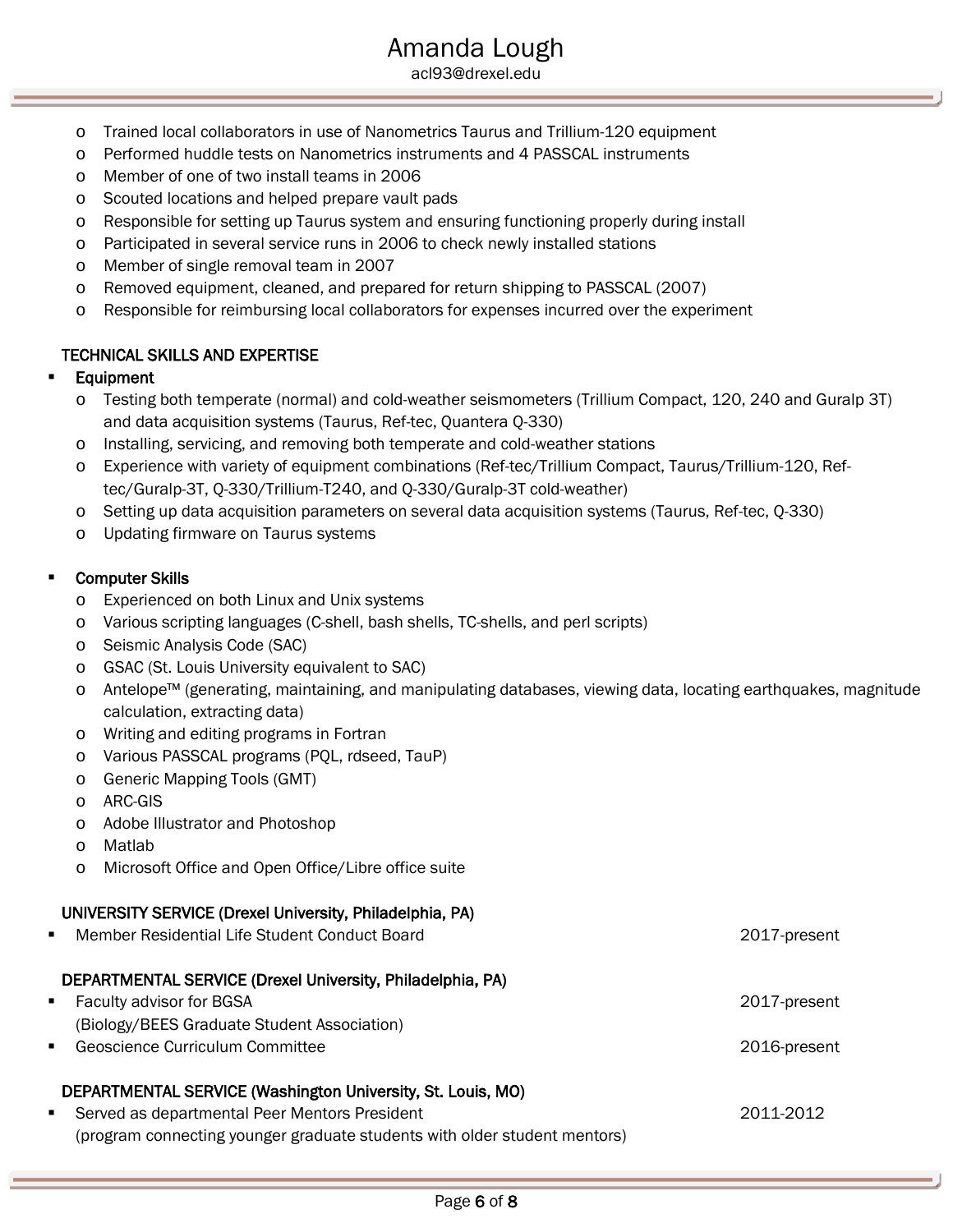| Organized OGRES practice talks<br>(Ongoing Graduate Research, program for graduate students to give practice talks with peer audience)<br>Geology club treasurer<br>٠<br>(managed club funds and ran a fundraising snack shop) | 2010-2012<br>2008-2013 |
|--------------------------------------------------------------------------------------------------------------------------------------------------------------------------------------------------------------------------------|------------------------|
| Student representative to Graduate Recruitment Committee<br>$\blacksquare$                                                                                                                                                     | 2008-2011              |
| (organized graduate student involvement during prospective graduate student visits including hosting, meals, city<br>tours, and other entertainment)                                                                           |                        |
| <b>COMMUNITY OUTREACH (St. Louis, MO)</b>                                                                                                                                                                                      |                        |
| Presentation on Life in Antarctica to gifted first graders<br>٠                                                                                                                                                                | Spring 2013            |
| Aided with logistics for Women in Science Day<br>٠                                                                                                                                                                             | <b>Fall 2010</b>       |
| (Female high school students from inner city schools)                                                                                                                                                                          |                        |
| Presentation on Field Work in Antarctica to middle school students<br>٠                                                                                                                                                        | Spring 2009            |
| Presentation on Seismology in the Real World for Women in Science Day<br>$\blacksquare$                                                                                                                                        | Fall 2009, Fall 2008   |
| (Female high school students from inner city schools)                                                                                                                                                                          |                        |
| Demonstration of Seismology to local Boy Scout troops<br>٠                                                                                                                                                                     | <b>Fall 2008</b>       |